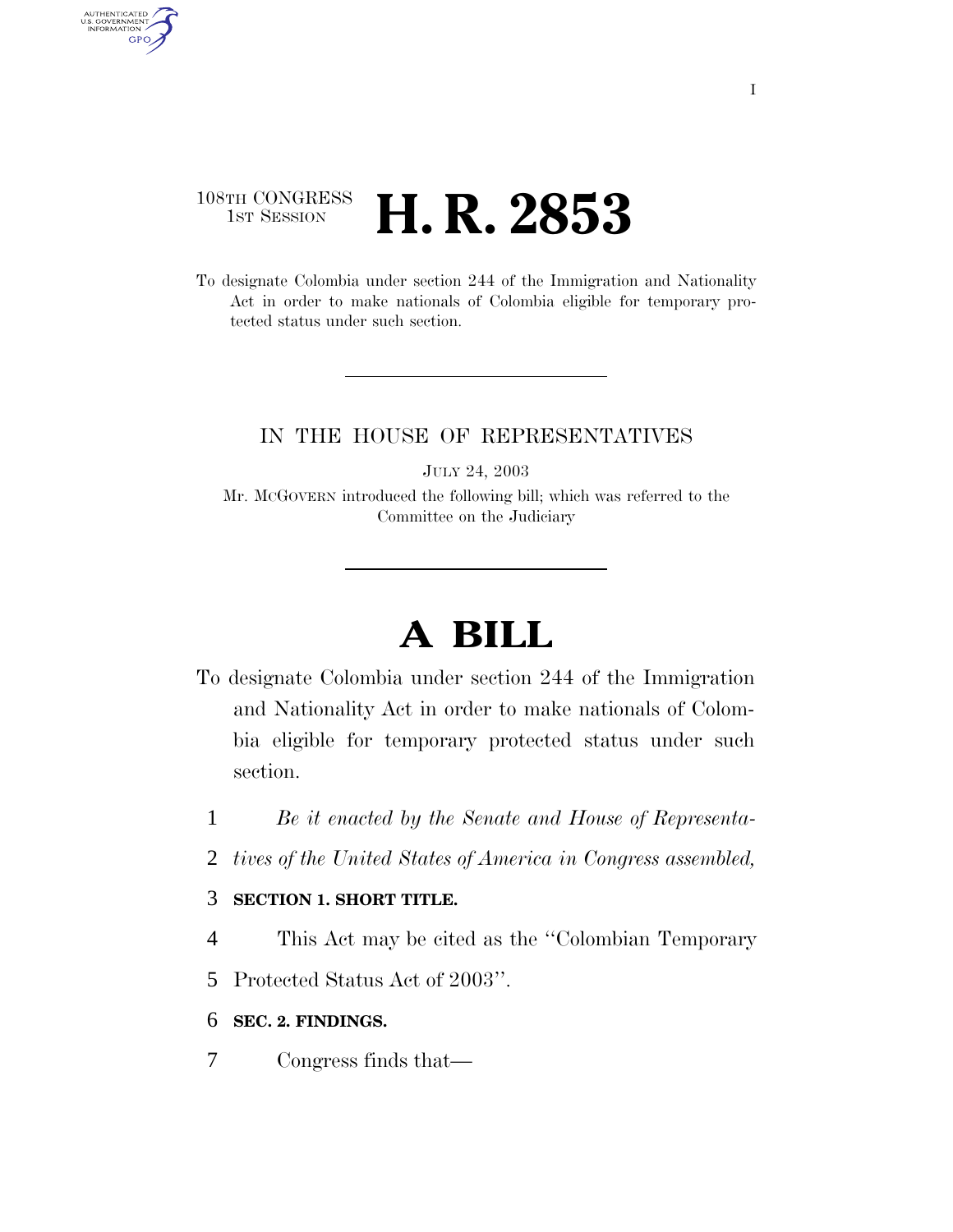(1) Colombia has been embroiled in a 38-year internal conflict, resulting in the death of tens of thousands civilians and combatants;

 (2) the 2 main armed antigovernment rebel groups, the Revolutionary Armed Forces of Colom- bia (Fuerzas Armadas Revolucionarias de Colombia, or FARC) and the National Liberation Army (Ejercito de Liberacion Nacional, or ELN) control, operate in, or influence 40 to 50 percent of Colom-bia's territory;

 (3) the FARC and ELN regularly attack civil- ian populations, commit extrajudicial killings and massacres, collect war taxes, compel civilians into their ranks, and engage in other coercive practices against the civilian population, including the growing of illicit crops;

 (4) the main paramilitary groups, such as the United Self-Defense Groups of Colombia (Autodefensas Unidas de Colombia, or AUC), have grown dramatically in recent years to become a major national force, operating in nearly every de-partment of the country;

 (5) the AUC and related paramilitary groups are responsible, according to human rights groups, for over 70 percent of extradjudicial killings and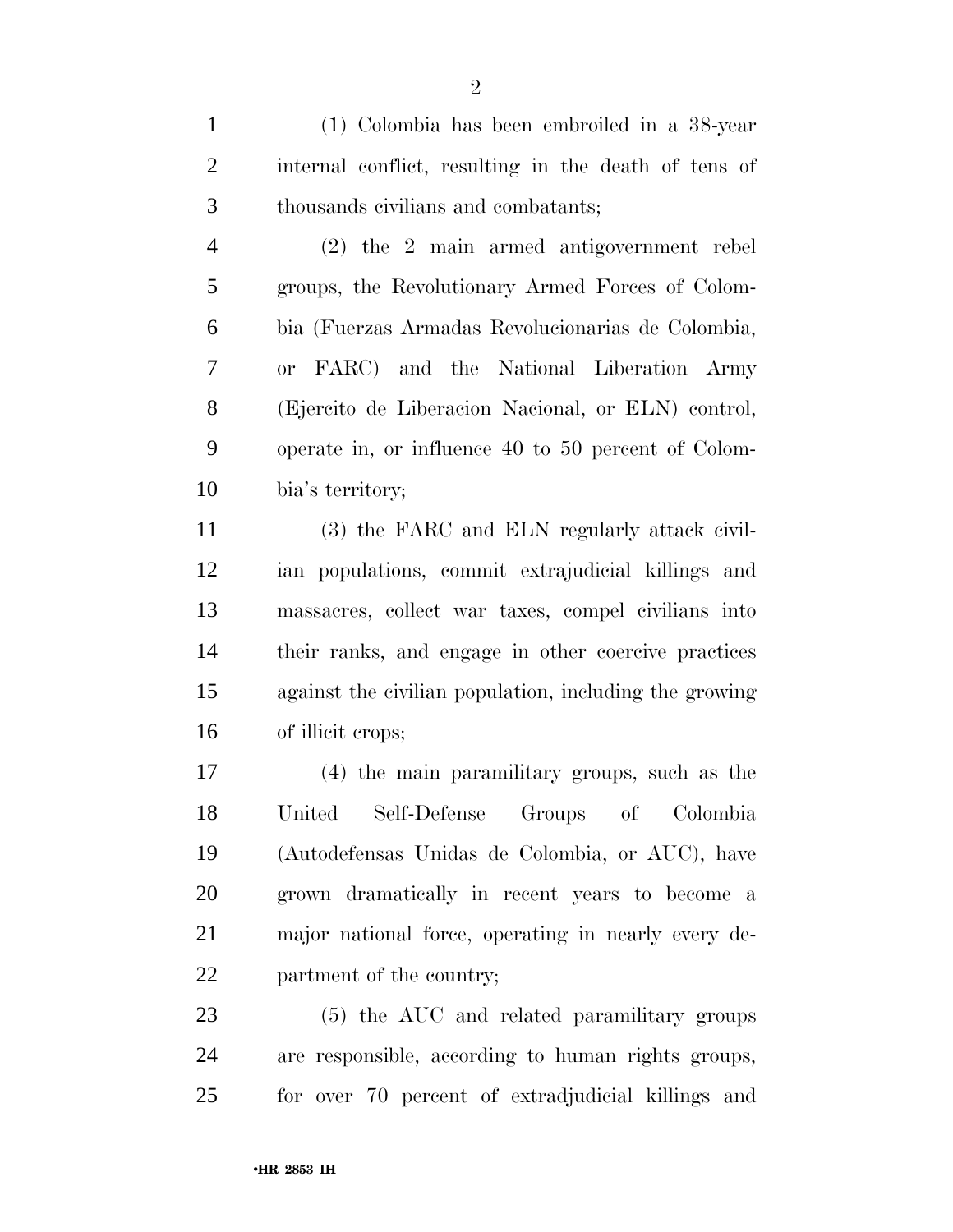forced disappearances in Colombia since 1995, and regularly attack civilian populations and engage in other coercive practices against the civilian popu- lation, including the growing of illicit crops; (6) the FARC, ELN, and AUC, all designated by the Department of State as foreign terrorist or- ganizations, have an estimated combined force of 35,000 combatants; (7) according to Colombian and international

 refugee organizations, the number of people newly displaced by political violence increased by 30 per- cent from 317,340 in 2000 to 412,000 in 2002, making Colombia's internally displaced population of approximately 3 million people the second largest population of internally displaced people in the world;

 (8) Afro-Colombian communities, especially the largely Afro-Colombian province of Choco, registered the highest percentage of population displaced in 2002;

 (9) according to Colombian and international human rights organizations, the number of people killed or disappeared per day increased from 14 in 2000 to 20 in 2002;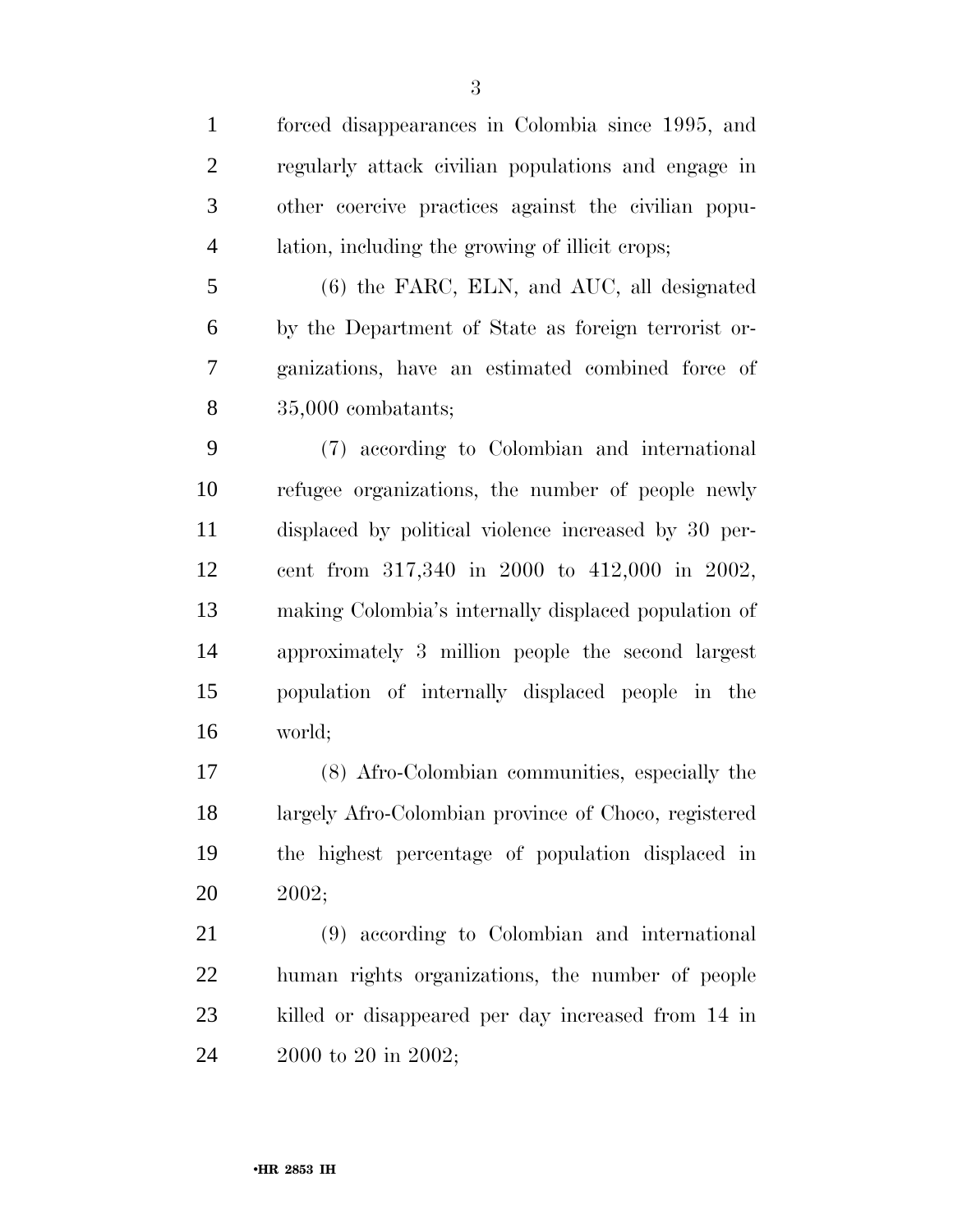(10) according to the United Nations High Commissioner for Human Rights 2003 Annual Re- port, direct violations by the Colombian military in-creased in 2002;

 (11) according to Colombian and international human rights organizations and the State Depart- ment's own country reports, significant collaboration between the AUC and related paramilitary forces and the Colombian Armed Forces remain persistent and pervasive, especially at the local, departmental, and regional level;

 (12) kidnappings, perpetrated mainly by the FARC, ELN and criminal organizations, target mainly middle and upper classes and political and business leaders, while declining from 3,706 in 2000 to 2,986 in 2002, remain unacceptably high and af-fect the daily security of the target populations;

 (13) President Uribe has reduced by more than 50 percent the budgets for the Colombian Human Rights Ombudsman Office (La Procuraduria) and 21 for local, regional and federal-level attorneys and of- ficers of the Colombian Human Rights Defenders Office (Defensoria del Pueblo);

 (14) investigations and prosecutions of human rights crimes have stalled or been dismissed during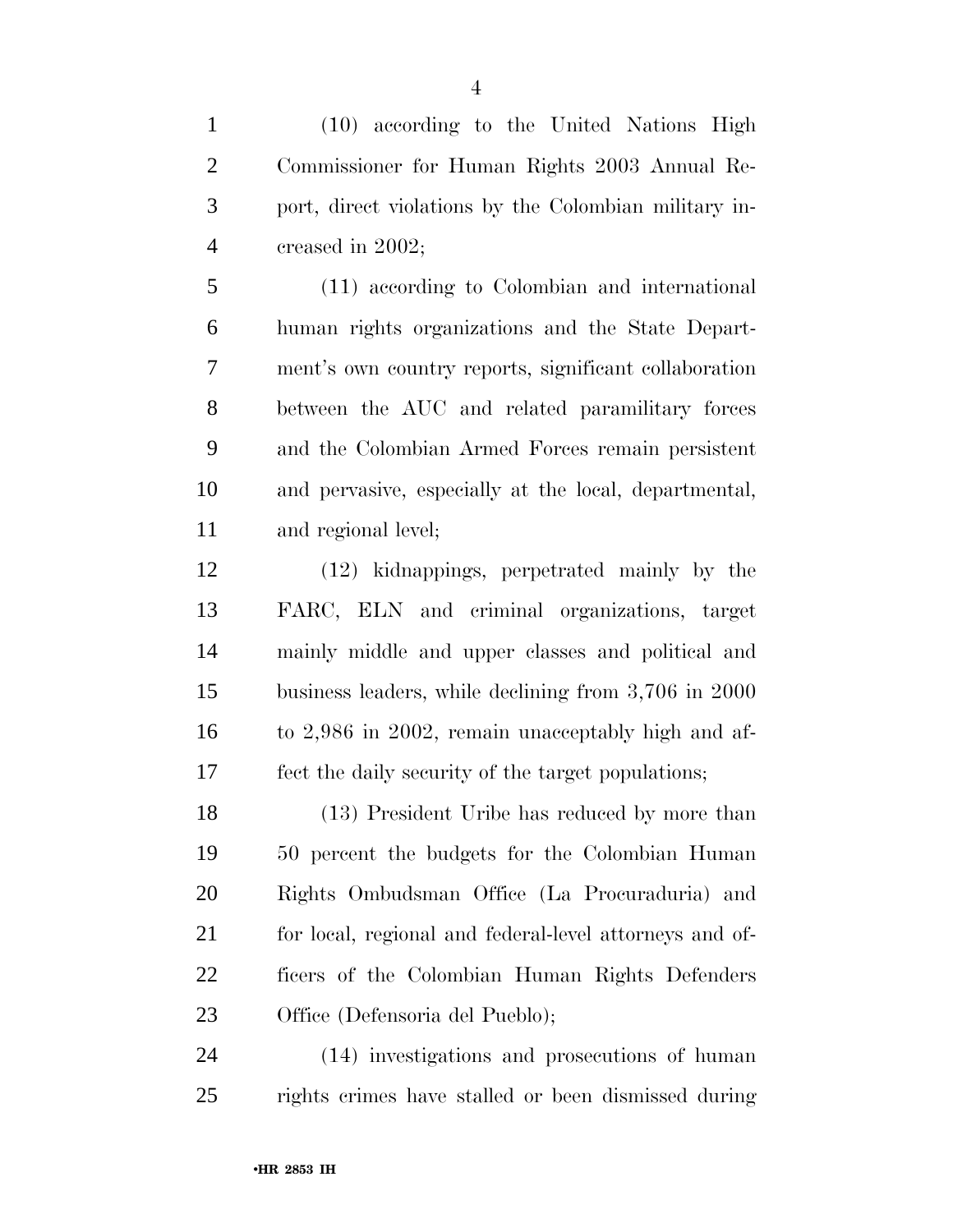| the 2002–2003 tenure of Colombian Attorney Gen- |
|-------------------------------------------------|
| eral Luis Camilo Osorio;                        |

 (15) there is little likelihood of a resumption of peace negotiations between the Colombian govern- ment and the largest rebel force, the FARC, fol-lowing the collapse of talks in 2002; and

 (16) the violence of the war, which had been mostly contained in rural areas prior to 2002, has now spread to urban areas, with cities such as Medellin experiencing an average of 13 killings a day, is daily escalating with no foreseeable relief in either rural or urban regions.

#### **SEC. 3. SENSE OF CONGRESS.**

 It is the sense of the Congress that, in view of the recent escalation of the current civil war in Colombia, Co- lombia qualifies for designation under section  $17 \quad 244(b)(1)(A)$  of the Immigration and Nationality Act (8) U.S.C. 1254a(b)(1)(A)), pursuant to which Colombian na- tionals would be eligible for temporary protected status in the United States.

## **SEC. 4. DESIGNATION FOR PURPOSES OF GRANTING TEM- PORARY PROTECTED STATUS TO COLOM-BIANS.**

(a) DESIGNATION.—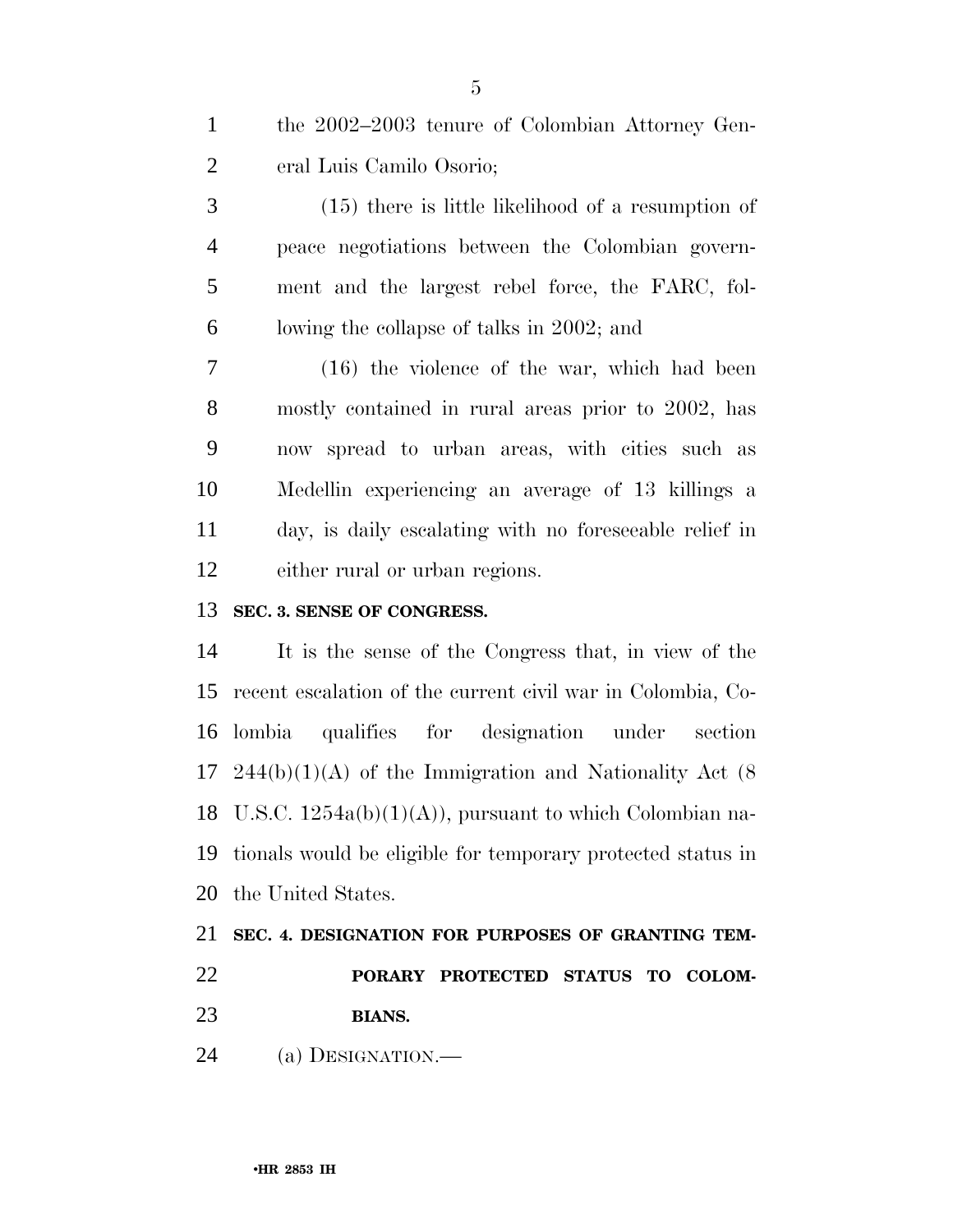(1) IN GENERAL.—For purposes of section 244 of the Immigration and Nationality Act (8 U.S.C. 1254a), Colombia shall be treated as if it had been designated under subsection (b) of that section, sub-ject to the provisions of this section.

 (2) PERIOD OF DESIGNATION.—The initial pe- riod of such designation shall begin on the date of enactment of this Act and shall remain in effect for  $9 \qquad 2 \text{ years.}$ 

 (b) ALIENS ELIGIBLE.—In applying section 244 of the Immigration and Nationality Act (8 U.S.C. 1254a) pursuant to the designation made under this section, sub- ject to section 244(c)(3) of the Immigration and Nation-14 ality Act (8 U.S.C.  $1254a(c)(3)$ ), an alien who is a na- tional of Colombia meets the requirements of section 16 244(e)(1) of that Act (8 U.S.C. 1254a(e)(1)) only if—

 (1) the alien has been continuously physically present in the United States since the date of enact-ment of this Act;

 (2) the alien is admissible as an immigrant, ex- cept as otherwise provided under section  $22 \t244(c)(2)(A)$  of the Immigration and Nationality 23 Act (8 U.S.C.  $1254a(c)(2)(A)$ ), and is not ineligible for temporary protected status under section